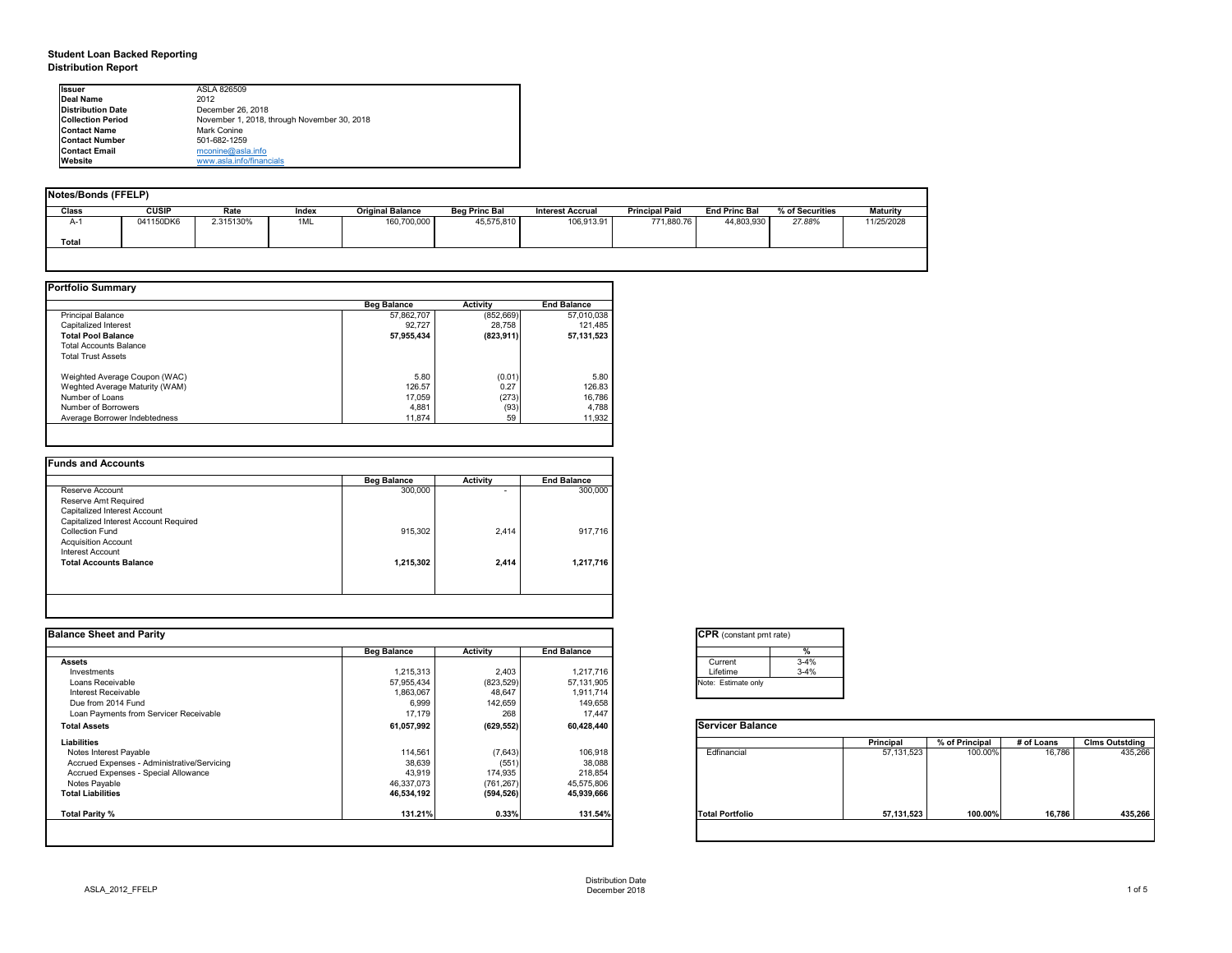# **Student Loan Backed Reporting Distribution Report**

### **Delinquency Status**

|                           | # of Loans       |               | <b>Principal</b> |               | % of Principal   |               | <b>WAC</b>       |               | <b>WARM</b>      |               |
|---------------------------|------------------|---------------|------------------|---------------|------------------|---------------|------------------|---------------|------------------|---------------|
|                           | <b>Beginning</b> | <b>Ending</b> | <b>Beginning</b> | <b>Ending</b> | <b>Beginning</b> | <b>Ending</b> | <b>Beginning</b> | <b>Ending</b> | <b>Beginning</b> | <b>Ending</b> |
| In School                 | 28               | 28            | 128,654          | 128,654       | 0.22%            | 0.23%         | 6.31             | 6.31          | 118.77           | 118.77        |
| Grace                     | 25               |               | 72,530           | 3,240         | 0.13%            | 0.01%         | 5.60             | 6.00          | 115.62           | 110.00        |
| Repayment                 |                  |               |                  |               |                  |               |                  |               |                  |               |
| Current                   | 10,975           | 10,864        | 34,749,404       | 34,681,335    | 59.96%           | 60.70%        | 5.98             | 5.97          | 135.42           | 135.80        |
| 31-60 Days Delinquent     | 535              | 497           | 2,242,889        | 1,890,004     | 3.87%            | 3.31%         | 5.88             | 6.09          | 130.34           | 122.87        |
| 61-90 Days Delinquent     | 333              | 359           | 1,346,034        | 1,558,139     | 2.32%            | 2.73%         | 5.98             | 5.83          | 129.96           | 129.33        |
| 91-120 Days Delingent     | 297              | 230           | 1,158,811        | 979,823       | 2.00%            | 1.72%         | 6.06             | 5.99          | 129.89           | 129.09        |
| 121-180 Days Delinquent   | 405              | 452           | 1,566,129        | 1,719,723     | 2.70%            | 3.01%         | 5.99             | 6.02          | 124.35           | 126.83        |
| 181-270 Days Delinquent   | 448              | 449           | 1,734,961        | 1,763,504     | 2.99%            | 3.09%         | 6.13             | 6.09          | 108.11           | 121.14        |
| 271+ Days Delinquent      | 138              | 152           | 493,266          | 472,308       | 0.85%            | 0.83%         | 6.09             | 5.90          | 116.06           | 111.11        |
| <b>Total Repayment</b>    | 13,131           | 13,003        | 43,291,494       | 43,064,836    | 74.70%           | 75.38%        | 5.98             | 5.98          | 133.12           | 133.62        |
| Forbearance               | 1,974            | 1,856         | 7,765,471        | 7,164,217     | 13.40%           | 12.54%        | 5.99             | 6.00          | 122.73           | 121.60        |
| Deferment                 | 1,798            | 1,786         | 6,288,980        | 6,361,947     | 10.85%           | 11.14%        | 5.93             | 5.93          | 122.60           | 123.18        |
| <b>Claims in Progress</b> | 103              | 112           | 408,305          | 408,628       | 0.70%            | 0.72%         | 6.03             | 5.90          | 111.43           | 112.51        |
| <b>Claims Denied</b>      |                  |               |                  |               |                  |               |                  |               |                  |               |
| <b>Total Portfolio</b>    | 17,059           | 16,786        | 57,955,434       | 57,131,523    | 100.00%          | 100.00%       | 5.98             | 5.98          | 130.38           | 130.76        |

|                                     | # of Loans       |               | <b>Principal</b> |               | % of Principal   |               | <b>WAC</b>       |               | <b>WARM</b>      |               |
|-------------------------------------|------------------|---------------|------------------|---------------|------------------|---------------|------------------|---------------|------------------|---------------|
|                                     | <b>Beginning</b> | <b>Ending</b> | <b>Beginning</b> | <b>Ending</b> | <b>Beginning</b> | <b>Ending</b> | <b>Beginning</b> | <b>Ending</b> | <b>Beginning</b> | <b>Ending</b> |
| Current                             | 10,975           | 10,864        | 34,749,404       | 34,681,335    | 80.27%           | 80.53%        | 5.98             | 5.97          | 135.42           | 135.80        |
| 31-60 Days Delinquent               | 535              | 497           | 2,242,889        | 1,890,004     | 5.18%            | 4.39%         | 5.88             | 6.09          | 130.34           | 122.87        |
| 61-90 Days Delinquent               | 333              | 359           | 1,346,034        | 1,558,139     | 3.11%            | 3.62%         | 5.98             | 5.83          | 129.96           | 129.33        |
| 91-120 Days Delinqent               | 297              | 230           | 1,158,811        | 979,823       | 2.68%            | 2.28%         | 6.06             | 5.99          | 129.89           | 129.09        |
| 121-180 Days Delinquent             | 405              | 452           | 1,566,129        | 1,719,723     | 3.62%            | 3.99%         | 5.99             | 6.02          | 124.35           | 126.83        |
| 181-270 Days Delinquent             | 448              | 449           | 1,734,961        | 1,763,504     | 4.01%            | 4.09%         | 6.13             | 6.09          | 108.11           | 121.14        |
| 271+ Days Delinquent                | 138              | 152           | 493,266          | 472,308       | 1.14%            | 1.10%         | 6.09             | 5.90          | 116.06           | 111.11        |
| <b>Total Portfolio in Repayment</b> | 13,131           | 13,003        | 43,291,494       | 43,064,836    | 100.00%          | 100.00%       | 5.98             | 5.98          | 133.12           | 133.62        |

| <b>Portfolio by Loan Type</b>           |                  |               |                  |            |                  |               |                  |        |                  |               |
|-----------------------------------------|------------------|---------------|------------------|------------|------------------|---------------|------------------|--------|------------------|---------------|
|                                         | # of Loans       |               | <b>Principal</b> |            | % of Principal   |               | <b>WAC</b>       |        | WARM             |               |
|                                         | <b>Beginning</b> | <b>Ending</b> | <b>Beginning</b> | Ending     | <b>Beginning</b> | <b>Ending</b> | <b>Beginning</b> | Ending | <b>Beginning</b> | <b>Ending</b> |
| <b>Subsidized Consolidation Loans</b>   |                  |               |                  |            |                  |               |                  |        |                  |               |
| <b>Unsubsidized Consolidation Loans</b> |                  |               |                  |            |                  |               |                  |        |                  |               |
| <b>Subsidized Stafford Loans</b>        | 9,627            | 9,464         | 26,302,765       | 25,938,404 | 45.38%           | 45.40%        | 5.87             | 5.87   | 121.51           | 121.75        |
| Unsubsidized Stafford Loans             | 7,178            | 7,072         | 30,144,481       | 29,723,091 | 52.01%           | 52.03%        | 5.96             | 5.96   | 138.89           | 139.40        |
| PLUS/GradPLUS Loans                     | 254              | 250           | 1,508,188        | 1,470,028  | 2.60%            | 2.57%         | 8.15             | 8.14   | 115.13           | 115.05        |
| SLS Loans                               |                  |               |                  |            |                  |               |                  |        |                  |               |
| <b>Total Portfolio</b>                  | 17,059           | 16,786        | 57,955,434       | 57,131,523 | 100.00%          | 100.00%       | 5.98             | 5.98   | 130.38           | 130.76        |

|                                            | # of Loans       |               | <b>Principal</b> |               | % of Principal   |               | <b>WAC</b>       |               | <b>WARM</b>      |               |
|--------------------------------------------|------------------|---------------|------------------|---------------|------------------|---------------|------------------|---------------|------------------|---------------|
|                                            | <b>Beginning</b> | <b>Ending</b> | <b>Beginning</b> | <b>Ending</b> | <b>Beginning</b> | <b>Ending</b> | <b>Beginning</b> | <b>Ending</b> | <b>Beginning</b> | <b>Ending</b> |
| Graduate / 4-Year Loans                    | 13,123           | 12,924        | 46,212,336       | 45,623,012    | 79.74%           | 79.86%        | 5.98             | 5.98          | 130.14           | 130.39        |
| 2-Year Loans                               | 3,656            | 3,582         | 11,072,192       | 10,839,246    | 19.10%           | 18.97%        | 5.99             | 5.99          | 131.78           | 132.69        |
| Proprietary / Technical / Vocational Loans | 280              | 280           | 670,906          | 669,265       | 1.16%            | 1.17%         | 5.91             | 5.91          | 124.31           | 124.95        |
| Unknown (Consolidation) Loans              |                  |               |                  |               |                  |               |                  |               |                  |               |
| Other Loans                                |                  |               |                  |               |                  |               |                  |               |                  |               |
| <b>Total Portfolio</b>                     | 17,059           | 16,786        | 57,955,434       | 57,131,523    | 100.00%          | 100.00%       | 5.98             | 5.98          | 130.38           | 130.76        |

|                        | # of Loans       |               | <b>Principal</b> |               | % of Principal   |               |
|------------------------|------------------|---------------|------------------|---------------|------------------|---------------|
|                        | <b>Beginning</b> | <b>Ending</b> | <b>Beginning</b> | <b>Ending</b> | <b>Beginning</b> | <b>Ending</b> |
| <b>Fixed Loans</b>     | 9,976            | 9,796         | 38,557,244       | 37,973,692    | 66.53%           | 66.47%        |
| Variable Loans         | 7,083            | 6,990         | 19,398,190       | 19,157,830    | 33.47%           | 33.53%        |
| T-Bill Loans           | 7,083            | 6,990         | 19,398,190       | 19,157,830    | 33.47%           | 33.53%        |
| <b>CMT Loans</b>       |                  |               |                  |               |                  |               |
| <b>Total Portfolio</b> | 17,059           | 16,786        | 57,955,434       | 57,131,523    | 100.00%          | 100.00%       |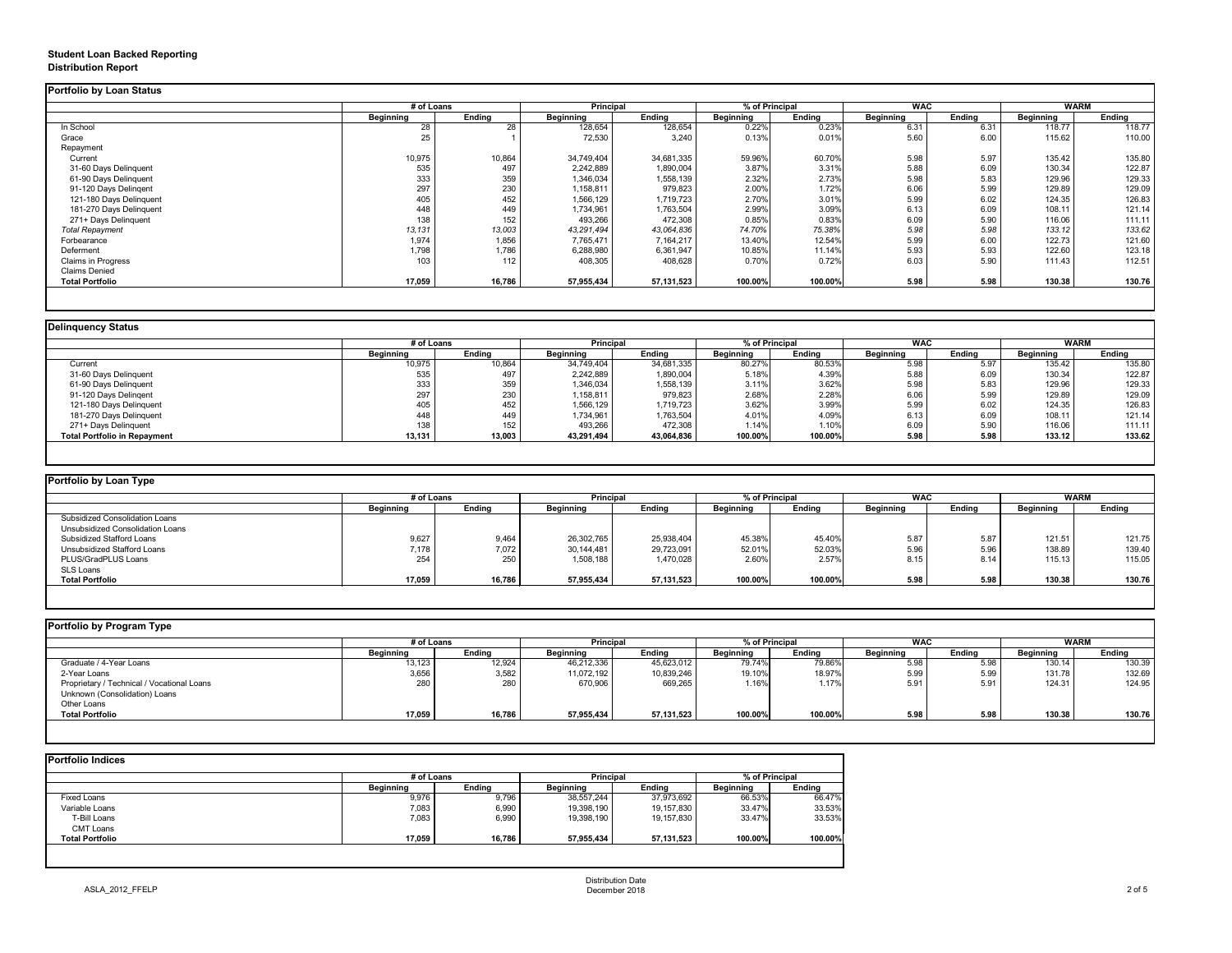**Distribution Date** December 26, 2018<br> **Collection Period** November 1, 2018, through Novem

November 1, 2018, through November 30, 2018

### **Collection Activity**

| <b>Collection Account</b>                                                                    | as of 11/30/2018 |
|----------------------------------------------------------------------------------------------|------------------|
| Beginning Balance - November 1, 2018                                                         | 915,302          |
| <b>Collection Amount Received</b>                                                            | 914,646          |
| <b>Recoveries</b>                                                                            |                  |
| Reserve Account                                                                              |                  |
| <b>Excess of Required Reserve Account</b>                                                    |                  |
| Interest on Investment Earnings                                                              | 3,070            |
| Capitalized Interest Account (after a stepdown or release date)                              |                  |
| <b>Acquisition Account</b>                                                                   |                  |
| Payments from Guarantor                                                                      |                  |
| Transfer from 2010 Collection Fund for correction of error                                   |                  |
| <b>Required Repurchases</b>                                                                  |                  |
| Special Allowance Payable to Department of Education                                         |                  |
| <b>Consolidation Rebate Fees</b>                                                             |                  |
| Rating Agency Surveillance Fees                                                              |                  |
| Principal payments, interest payments, administration fees, servicing fees, and trustee fees | (915, 302)       |
| Other Amounts Received in Collection                                                         |                  |
| <b>Total Available Funds</b>                                                                 | 917,716          |

| <b>Fees Due for Current Period</b> | as of 11/30/2018 |
|------------------------------------|------------------|
| Indenture Trustee Fees             | 833.33           |
| <b>Servicing Fees</b>              | 33,327           |
| <b>Administration Fees</b>         | 4,761            |
| Late Fees                          |                  |
| <b>Other Fees</b>                  |                  |
| <b>Total Fees</b>                  | 38,921.33        |

| <b>ICumulative Default Rate</b>                                                                     | as of 11/30/2018 |
|-----------------------------------------------------------------------------------------------------|------------------|
|                                                                                                     |                  |
| Current Period Defaults (\$)                                                                        | 240,699.67       |
| Cumulative Defaults (\$)                                                                            | 40,491,842.64    |
| Cumulative Default (% of original pool balance)                                                     | 25.22%           |
| Cumulative Default (% of cumulative entered repayment balance) <sup>a</sup>                         | 71.04%           |
| Current Period Payments (Recoveries) from Guarantor (\$)                                            | 331,458.02       |
| Current Period Borrower Recoveries (\$)                                                             | n/a              |
| Cumulative Recoveries $(\$)^b$                                                                      | \$37,925,802.67  |
| Cumulative Recovery Rate (%)                                                                        | 93.66%           |
| Cumulative Net Loss Rate (%)                                                                        | 1.60%            |
| Servicer Reject Rate (FFELP) (%)                                                                    |                  |
| Cumulative Servicer Reject Rate (FFELP) (%)                                                         |                  |
| Repayment balance includes all repayment loans with the exception of balances in claim status<br>a) |                  |
| Cumulative Recoveries includes 97% of claims in progress balances<br>b)                             |                  |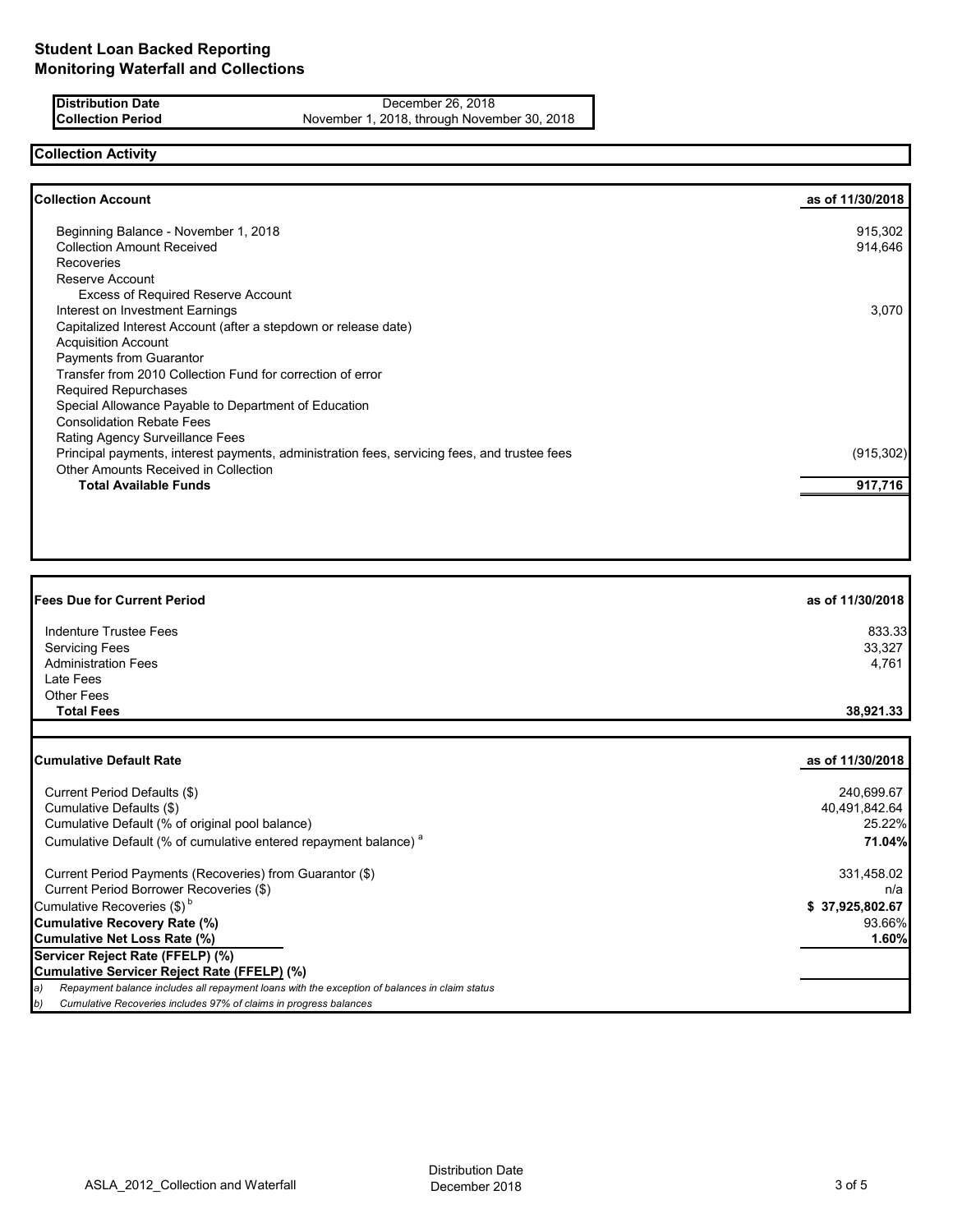# **Waterfall Activity**

| <b>Waterfall for Distribution</b>                                                         | <b>Amount Due</b> | <b>Amount Remaining</b> |
|-------------------------------------------------------------------------------------------|-------------------|-------------------------|
| <b>Total Available Funds</b>                                                              |                   | 917,716                 |
| First: Payments under any Joint Sharing Agreement                                         |                   |                         |
| <b>Second: Trustee Fees</b>                                                               | 833.33            | 916,883                 |
| Third: Servicing Fees and Backup Servicing Fees                                           | 33327             | 883,556                 |
| <b>Fourth: Administration Fees</b>                                                        | 4761              | 878,795                 |
| <b>Fifth: Noteholder Interest</b>                                                         | 106,913.91        | 771,881                 |
| Sixth: Reinstate the balance of the Reserve Fund up to the Specified Reserve Fund Balance |                   |                         |
| Seventh: Noteholder Principal, until paid in full                                         | 771,880.76        | (0)                     |
|                                                                                           |                   |                         |
|                                                                                           |                   |                         |

| <b>Principal and Interest Distributions</b> | <b>Class A-1</b> |
|---------------------------------------------|------------------|
|                                             |                  |
| Monthly Interest Due                        | 106,913.91       |
| Monthly Interest Paid                       | 106,913.91       |
| <b>Interest Shortfall</b>                   |                  |
| Interest Carryover Due                      |                  |
| Interest Carryover Paid                     |                  |
| Interest Carryover                          |                  |
| Monthly Principal Distribution Amount       | 771,880.76       |
| Monthly Principal Paid                      | 771,880.76       |
| Shortfall                                   |                  |
| <b>Total Distribution Amount</b>            | 878,794.67       |
|                                             |                  |